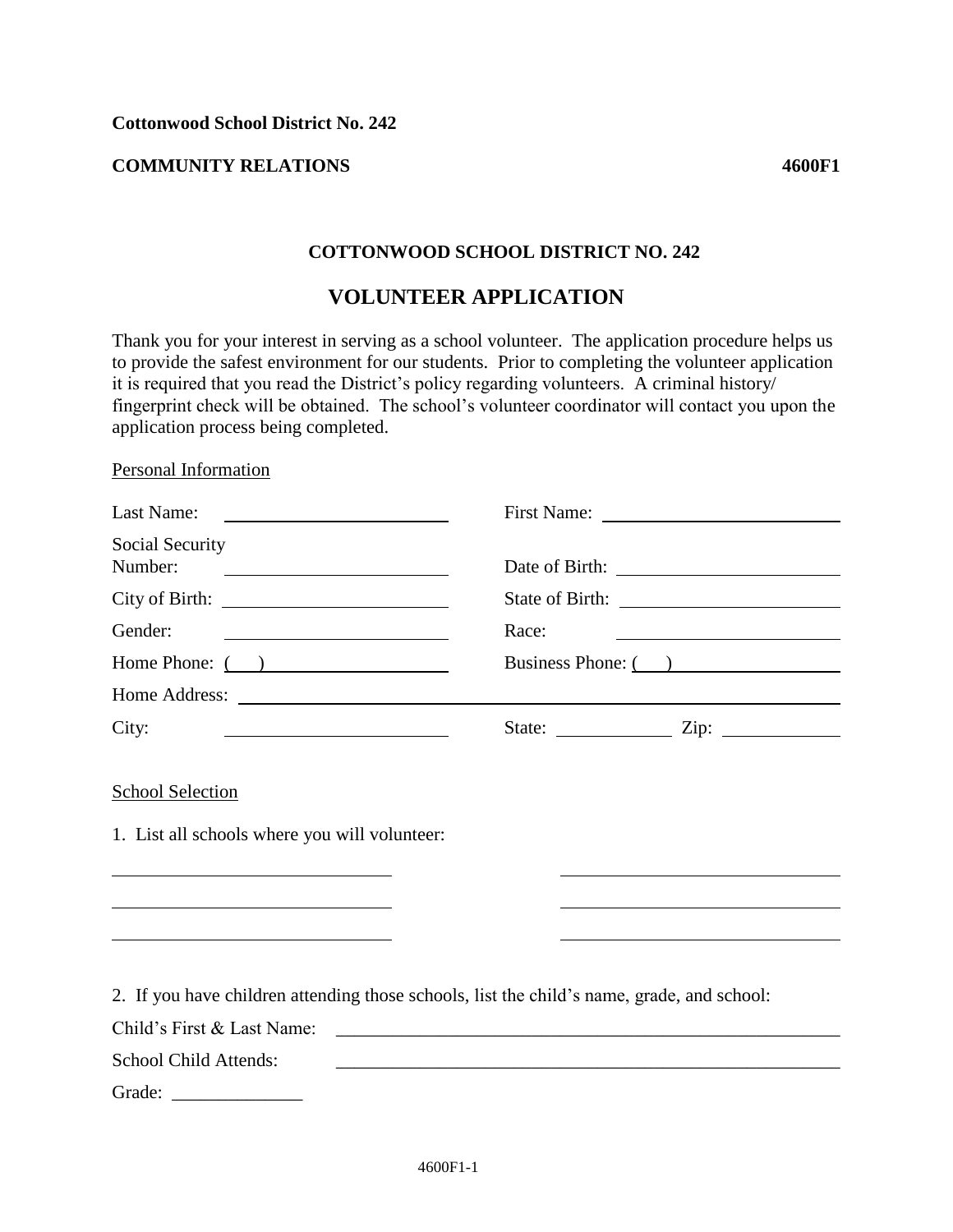| Child's First & Last Name:                              |         |               |  |  |  |
|---------------------------------------------------------|---------|---------------|--|--|--|
| School Child Attends:                                   |         |               |  |  |  |
| Grade: $\frac{1}{\sqrt{1-\frac{1}{2}}\cdot\frac{1}{2}}$ |         |               |  |  |  |
|                                                         |         |               |  |  |  |
| Child's First & Last Name:                              |         |               |  |  |  |
| School Child Attends:                                   |         |               |  |  |  |
|                                                         |         |               |  |  |  |
|                                                         |         |               |  |  |  |
| <b>Volunteer Availability</b>                           |         |               |  |  |  |
| I am available at the following times:                  |         |               |  |  |  |
|                                                         | Morning | Afternoon     |  |  |  |
| Monday                                                  |         | $\mathcal{L}$ |  |  |  |
| Tuesday                                                 |         |               |  |  |  |
| Wednesday                                               |         | $\mathcal{L}$ |  |  |  |
| Thursday                                                |         |               |  |  |  |
| Friday                                                  |         |               |  |  |  |
|                                                         |         |               |  |  |  |
| <b>Education Information</b>                            |         |               |  |  |  |
|                                                         |         |               |  |  |  |
|                                                         |         |               |  |  |  |
| <b>Employment Information</b>                           |         |               |  |  |  |
| <b>Current Employer:</b>                                |         |               |  |  |  |
| Address:                                                |         |               |  |  |  |
| Position:                                               |         |               |  |  |  |
| Years with Employer:                                    |         |               |  |  |  |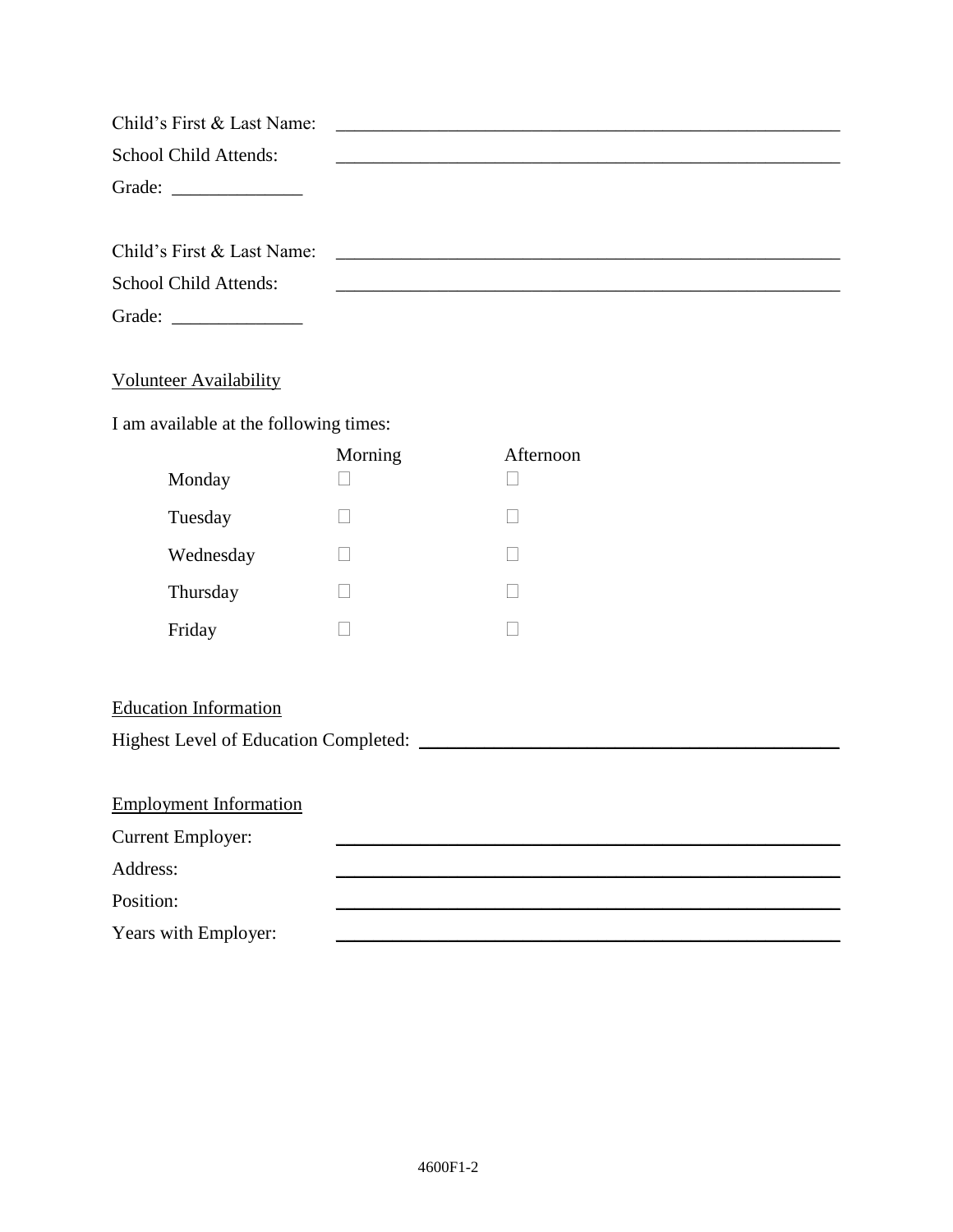| Past Volunteer Experience                                                                                                            |                |                                                                                                 |
|--------------------------------------------------------------------------------------------------------------------------------------|----------------|-------------------------------------------------------------------------------------------------|
| Name of Organization:                                                                                                                |                | <u> 1989 - John Stein, amerikansk politiker (d. 1989)</u>                                       |
| <b>Contact Name:</b>                                                                                                                 |                |                                                                                                 |
| Address:                                                                                                                             |                |                                                                                                 |
| Can we contact Supervisor? Yes $\Box$                                                                                                | N <sub>o</sub> |                                                                                                 |
|                                                                                                                                      |                |                                                                                                 |
|                                                                                                                                      |                |                                                                                                 |
|                                                                                                                                      |                |                                                                                                 |
| References<br>notify your references to expect us to contact them.                                                                   |                | List two references who have known you for at least one year and are not related to you. Please |
| Name $# 1$ :<br><u> Liste de la construcción de la construcción de la construcción de la construcción de la construcción de la c</u> | Name $# 2$ :   |                                                                                                 |
| Phone:                                                                                                                               | Phone:         |                                                                                                 |
|                                                                                                                                      |                |                                                                                                 |
| Email:                                                                                                                               | Email:         |                                                                                                 |
|                                                                                                                                      |                |                                                                                                 |

# Background Security Information

To safeguard the children we serve, Cottonwood School District screens volunteer applicants. All information is confidential and will not be shared.

| Yes $\Box$ | $\overline{\text{No}}$ $\Box$ | I will cooperate with the Cottonwood School District in obtaining<br>fingerprint background check.                                                                     |
|------------|-------------------------------|------------------------------------------------------------------------------------------------------------------------------------------------------------------------|
| $Yes \Box$ | $\overline{N_{O}}$            | Have you ever been convicted of a felony? If yes, explain:                                                                                                             |
|            |                               |                                                                                                                                                                        |
| $Yes \Box$ | $\overline{N_{0}}$ $\Box$     | Have you ever committed any criminal offenses against a minor?                                                                                                         |
| $Yes \Box$ | $\overline{N_{0}}$ $\Box$     | Have you ever been arrested, found guilty, entered a plea of no contest or<br>had adjudication withheld in a criminal offense other than a minor traffic<br>violation? |